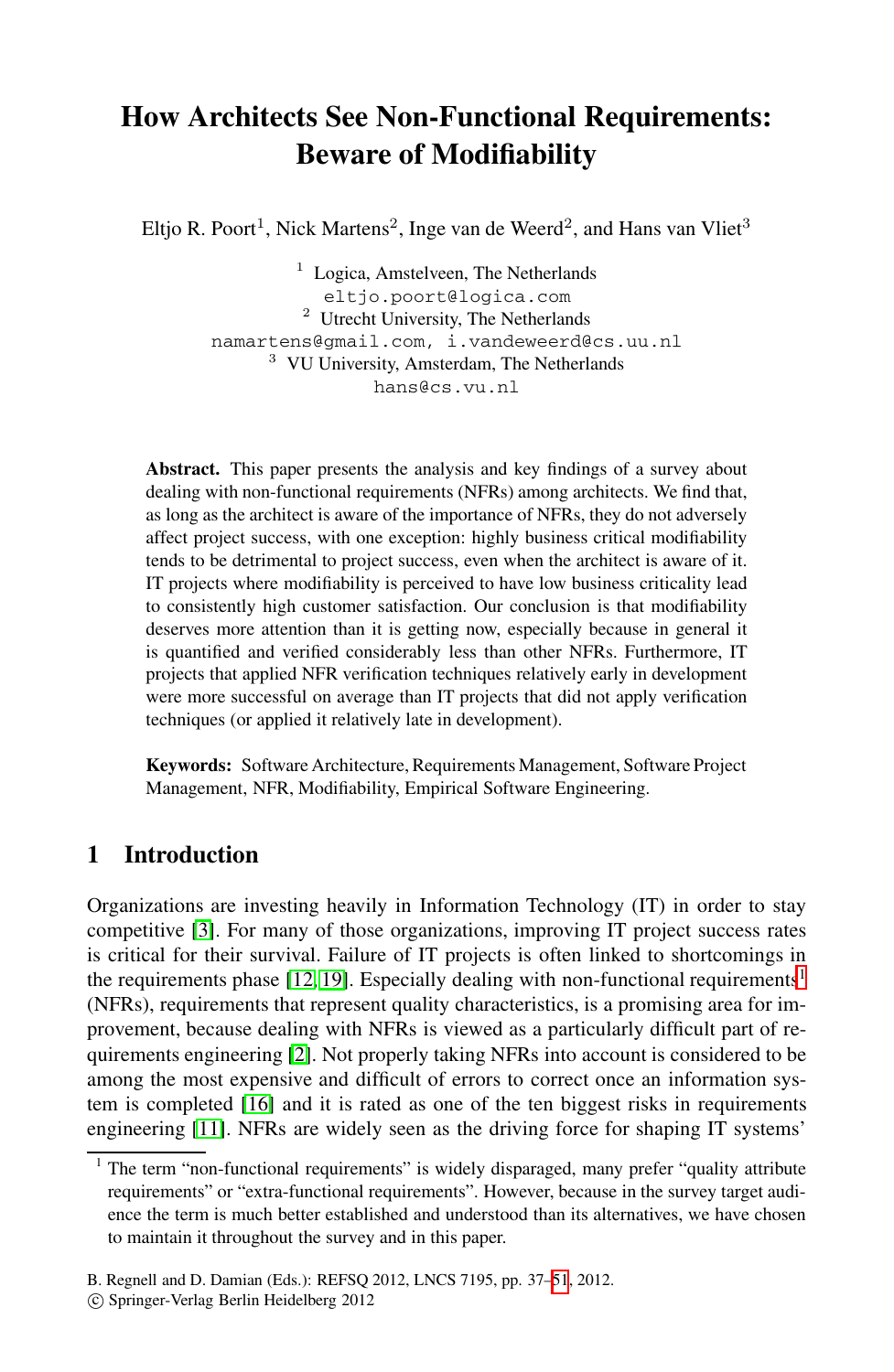[a](#page-1-0)rchitectures [1, 4, 15, 17]. According to [8], "there is a unanimous consensus that nonfunctional requirements are important and can be critical for the success of a project".

One could say that architects are responsible for facilitating and realizing NFRs during software development; they are the population that has to "deal" with NFRs. Knowledge about how architects perceive and address NFRs can help IT organizations improve their architecting practices and project success rates. Therefore, we set up a survey among the members of the architecture community of practice in a major Dutch IT services company<sup>2</sup> to gather such knowledge. The survey was aimed at investigating how architects perceive the importance of NFRs, and which approaches they use to deal with them. We were also interested to see whether we could link these findings with IT project success.

#### **1.1 Conceptual Model**

The context of this study is bespoke software development in ABC, a major Dutch IT services company. More specifically, it is about IT Development Projects, defined as *a project where an IT system (application, software, infrastructure or other IT system) is designed, constructed and implemented.*

The focus of the survey is on investigating the two relationships depicted in the conceptual model, shown in Fig. 1, within the context of bespoke software development, and from the perspective of the architects. On the one hand, the more important nonfunctional requirements are, the greater the implied risk to IT project success if they are not fulfilled. On the other hand, several NFR approaches could help an IT project deal with NFRs. To put it another way, the assumption is that IT project success depends on the importance of the NFRs and the application of approaches for dealing with NFRs. We are interested in the following questions:

- 1. How do architects perceive the importance of non-functional requirements?
- 2. Is there a significant relationship between the perceived importance of nonfunctional requirements and IT project success?
- <span id="page-1-0"></span>3. What approaches for dealing with non-functi[on](#page-13-1)al requirements do practitioners apply?
- 4. Is there a significant relationship between applying approaches for dealing with non-functional requirements and IT project success?

A complicating factor in this model is the fact that we are by necessity looking at all this through the architect's eyes. Since the measuring instrument is a survey among architects, we are not actually measuring the importance of NFRs, but rather the *architect's awareness* of their importance. Architecture is a risk driven discipline [7]. Awareness of a risk is a prerequisite to dealing with it. The more an architect is aware of the importance of a requirement and its implicit risk of not being fulfilled, the better he is able to address it. This mechanism works against the expected negative impact of NFR importance on project success; it can even completely negate it when the architect is fully successful in addressing the NFRs he is aware of.

<sup>&</sup>lt;sup>2</sup> In this paper, this company will be identified as ABC.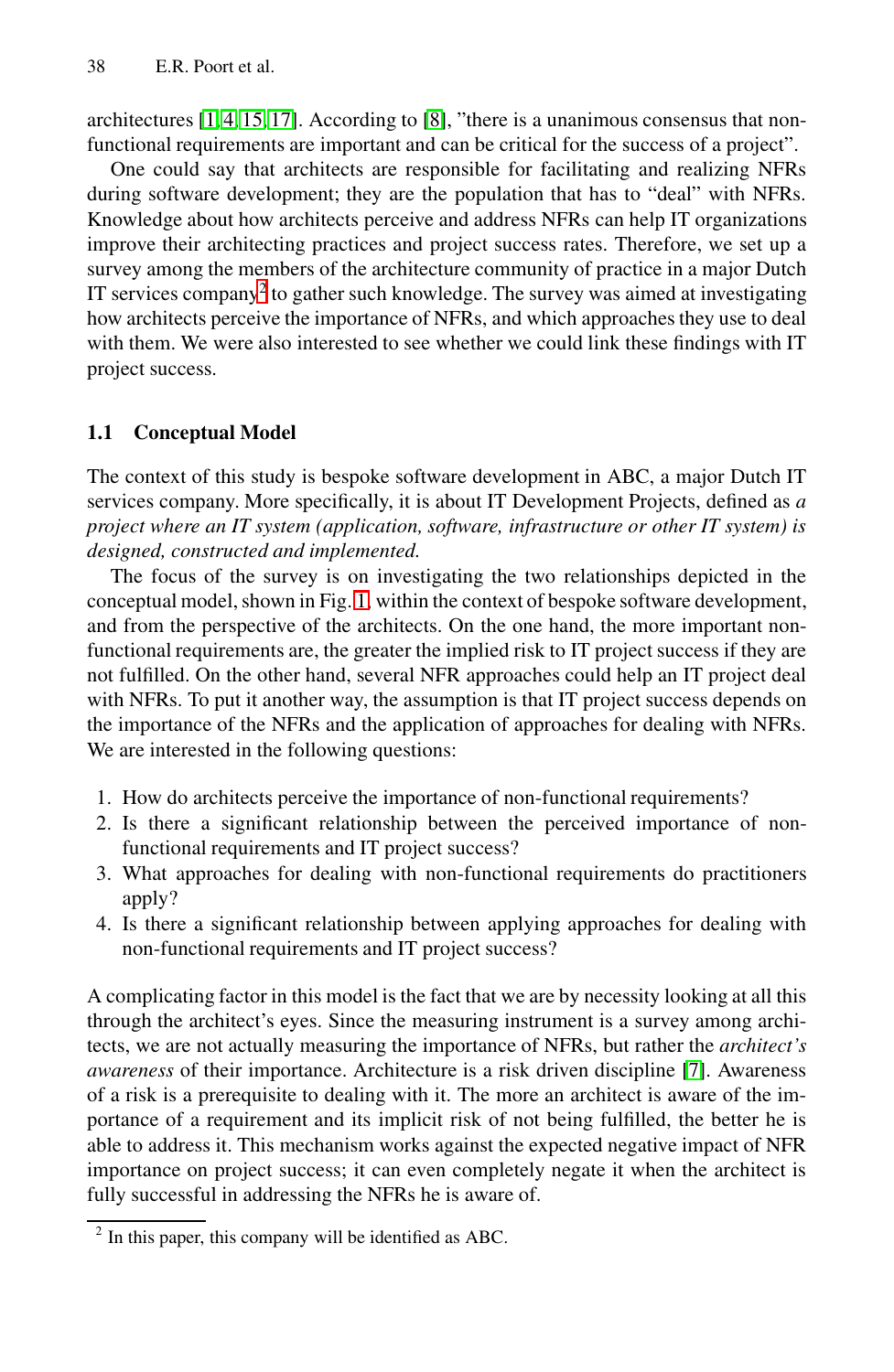

**Fig. 1.** Conceptual model

# **2 Survey Description**

The core of this study is an on-line survey that was conducted in 2010 among practicing architects. In addition to the survey itself, we organized two expert workshops, consisting of a guided discussion with a select group of architecture experts in the ABC company. One workshop was held prior to the survey itself, and its prime objective was to align the survey's contents with the vocabulary and way of working within ABC. The second workshop was held after the survey, and its purpose was to enrich the initial quantitative analysis results with qualitative knowledge from practicing architects.

The invitation to participate in the survey was sent out by e-mail to around 350 members of the Netherlands (NL) Architecture Community of Practice (ACoP) of the ABC company. The ACoP consists of experienced professionals practicing architecture at various levels (business, enterprise, IT, software, and systems architecture) in project or consultancy assignments. The survey was closed after 16 days. By that time, 133 responses were collected. After elimination of duplicates (1), incomplete responses (51) and responses from respondents that indicated they had not fulfilled the role of architect on their latest project (41), 39 responses remained.

The survey consists of 23 questions divided over four sections. The first section consists of questions that are related to the general characteristics of the latest completed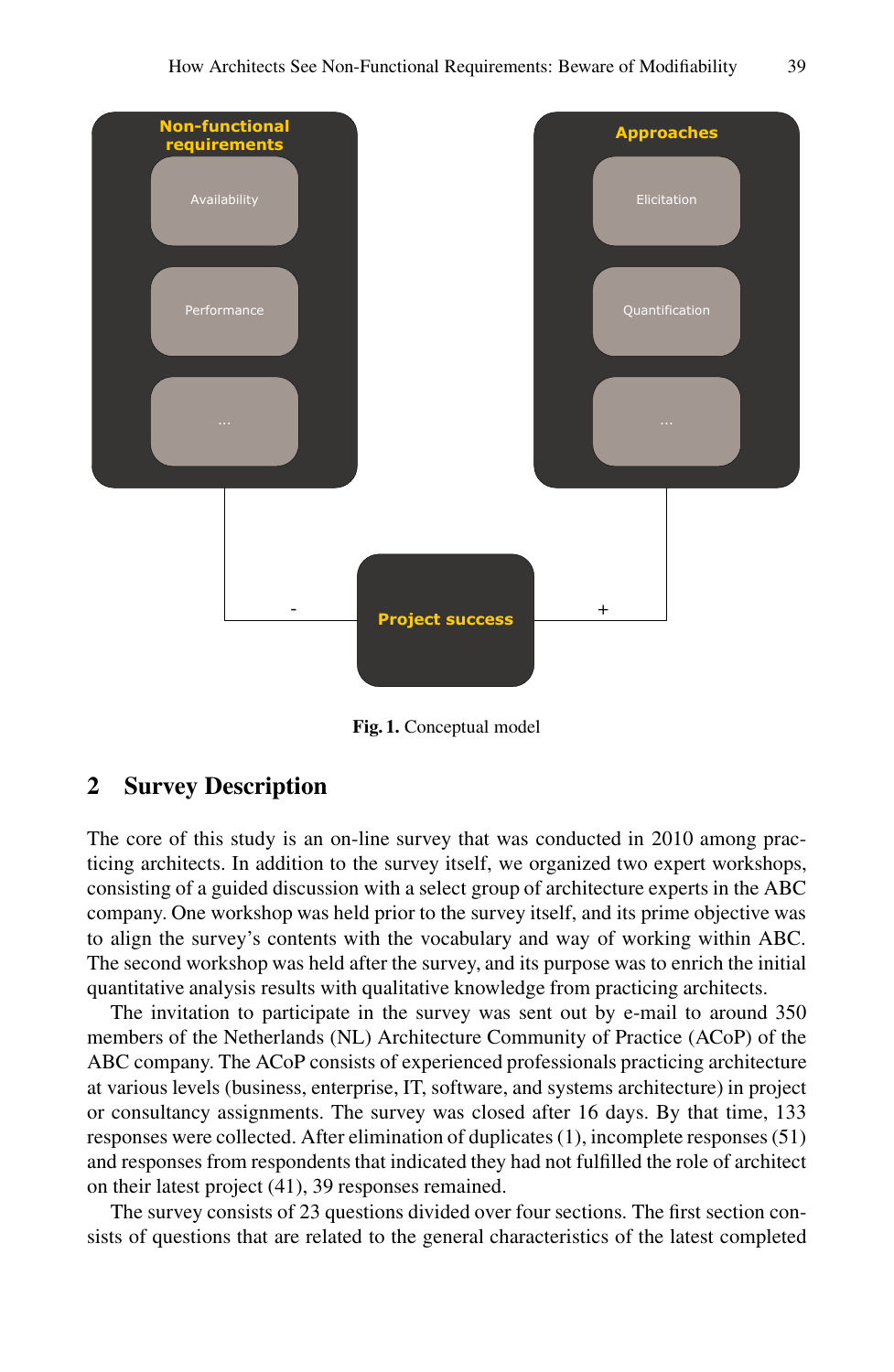project of the respondent. The second section asks the respondent to evaluate the success of his or her latest completed project from a number of perspectives. Respondents were asked to characterize their latest completed project in terms of NFRs in the third section of the survey. The fourth section evaluates the approaches deployed for managing and dealing with NFRs in their latest completed project. The survey concludes by presenting a number of statements about NFRs to the respondent. Examples of what the survey questions looked like are shown in Fig. 2.





|           | Requirements   Design   Realization   Testing   Deployment<br>phase | phase                           | phase | phase | phase                  | Later/Never |
|-----------|---------------------------------------------------------------------|---------------------------------|-------|-------|------------------------|-------------|
| ability   |                                                                     |                                 | Ð     | Ω     |                        |             |
| imance    | $\Box$                                                              | O                               | O     | O     | O                      | 0           |
| fiability | $\Box$                                                              | O                               | O     | O     | O                      | 0           |
| rity      |                                                                     | O                               | O     | ◯     | O                      | 0           |
| ility     |                                                                     | O                               | O     | O     | O                      | О.          |
| ability   |                                                                     | $\hspace{0.1cm}(\hspace{0.1cm}$ | 0     | 0     | $\left( \quad \right)$ |             |
| ∢         |                                                                     |                                 | ШI    |       |                        | ٠           |

**Fig. 2.** Example survey questions

# **2.1 Constructs**

Considerable time and effort was spent on translating the key concepts of the conceptual model into operationalized constructs for use in the survey. The four key concepts were *Non-Functional Requirements*, *NFR importance*, *project success* and *NFR approach*. Each of these concepts was first operationalized by looking for useful descriptions and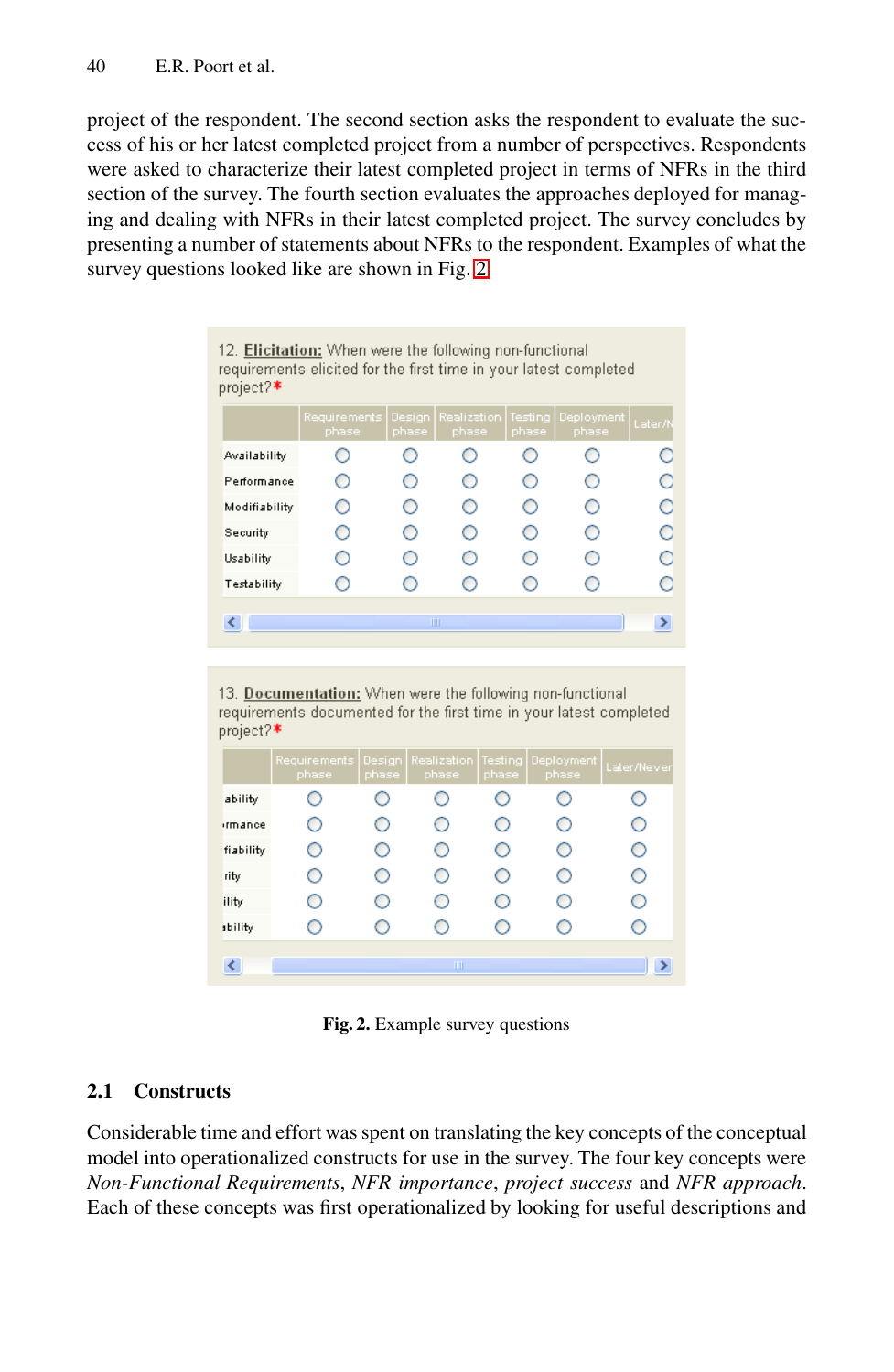classifications in literature, which resulted in a draft survey. The draft survey was then the subject of an expert workshop, in which it was discussed by eight architecture experts from ABC's central technical unit (a kind of architecture board). The constructs were the main topic of the workshop discussion - especially the use of terms and models that would be commonly understood by the AB[C](#page-13-2) [c](#page-13-2)ompany's architecture community. The workshop outcome led to a modified, final version of the survey.

**Non-Functional Requirements** The Non-Functional Requirements concept had to be made more specific. To be ab[le](#page-13-3) to analyze the impact of different NFRs, the NFR concept had to be classified into subtypes. The problem of choosing a specific scheme to sub-classify NFRs lies in the observation that even well-known classification schemes are terminologically and categorically inconsistent with each other [4]. Many of the published classifications and definitions of NFRs have their own communities in science and practice [1]. Since a significant number of architects of ABC had been trained in the software architecture practices of the Software Engineering Institute, the six most common and important types of NFRs distinguished by those practices were used in the survey. Their basic descriptions were taken from [1], and were slightly enhanced with examples by the pre-survey expert workshop to increase understandability in the ABC architecture community context:

- **Availability** concerns system failure and its associated consequences. A system failure occurs when the system no longer delivers a service consistent with its specification. Such a failure is observable by the system's users (either humans or other systems). Reliability and recoverability are examples that belong to this type.
- **Performance** events (interrupts, messages, requests from users, or the passage of time) occur, and the system must respond to them. Performance is concerned with how long it takes the system to respond when an event occurs. Efficiency and throughput are examples that belong to performance.
- **Modifiability** considers how the system can accommodate anticipated and unanticipated changes and is largely a measure of how changes can be made locally, with little ripple effect on the system at large. Adaptability, maintainability and compatibility are examples that belong to this type.
- **Security** is a measure of the system's ability to resist unauthorized usage while still providing its services to legitimate users. An attempt to breach security is called an attack and can take a number of forms. It may be an unauthorized attempt to access data or services or to modify data, or it may be intended to deny services to legitimate users.
- **Usability** is concerned with how easy it is for the user to accomplish a desired task and the kind of user support the system provides. It can be broken down into the following areas: learning system features, using a system efficiently, minimizing the impact of errors, adapting the system to user needs, increasing confidence and satisfaction.
- **Testability** refers to the ease with which software can be made to demonstrate its faults through (typically execution-based) testing.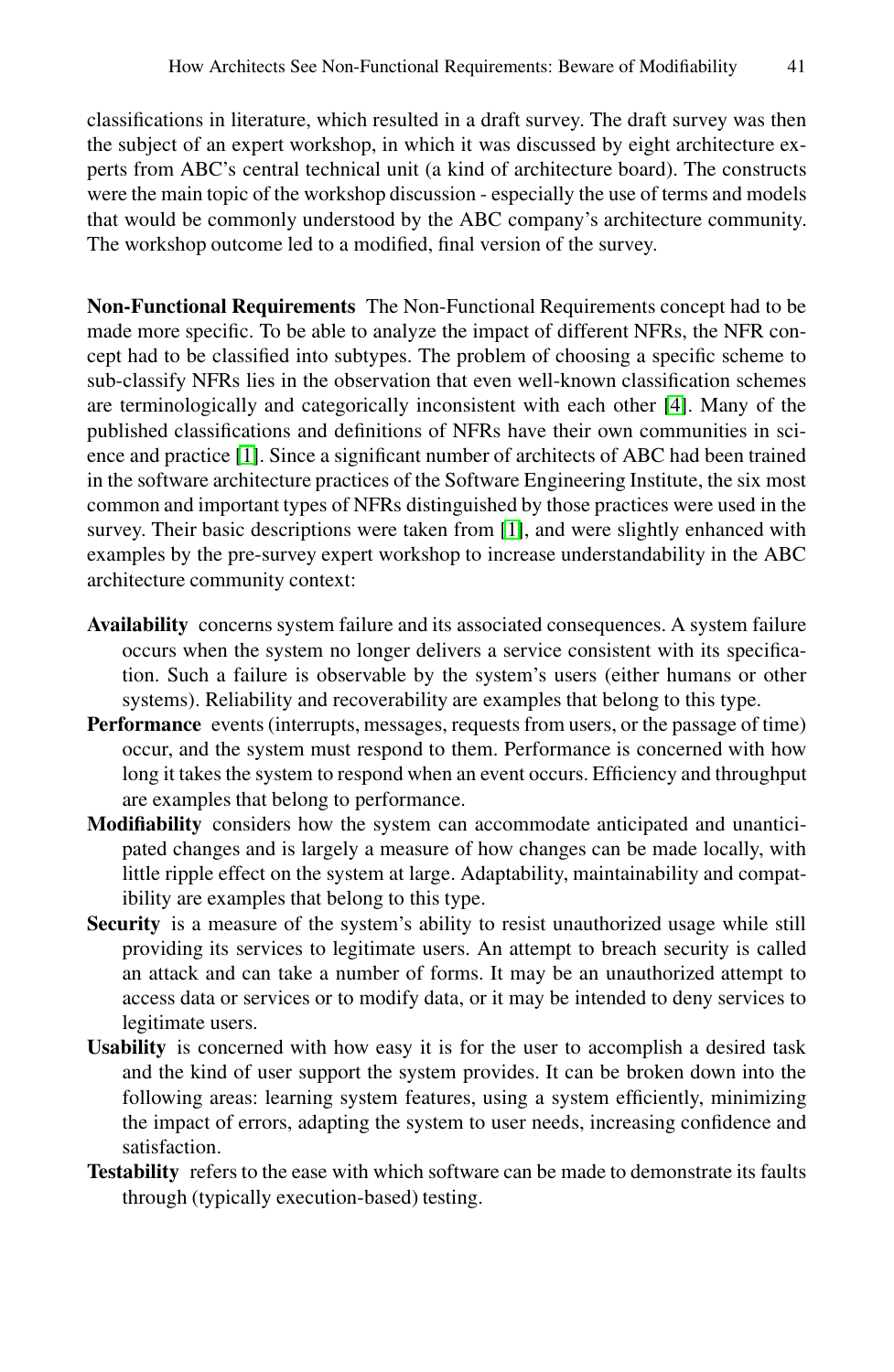<span id="page-5-0"></span>**NFR Importance.** How does one measure the importance of each type of NFR for a project? The experts in the pre-survey workshop agreed that simply asking for the number of requirements for each type of NFR is not valid. Intuitively, a project could have only a few performance requirements that are nevertheless critical for the system. Conversely, it could have more requirements of another type that are not critical. Furthermore, when you measure the number of requirements for each type of NFR, you are only measuring NFRs that were documented or elicited. The problem with NFRs often is that certain NFRs are *not* documented or elicited. Therefore, the suggestion of the experts was to use the concept of *business criticality*: a certain type of NFR is more important if it is relatively more critical for the system and the business of the customer. This is a concept that can be judged by the respondent in hindsight and is more valid than a simple requirement count. An NFR is co[ns](#page-13-4)idered business critical when it is vital to the customer's business. The measure in which highly business critical NFRs are fulfilled has a high impact on the system's business value, and vice versa. Respondents were asked to rate the business criticality of each of the six types of NFRs on a 5-point Likert-scale (very low, low, medium, high, very high).

**Project Success.** The project success construct consists [of](#page-13-5) five dimensions, that are designed to reflect the interests of the three main stakeholders (cf. [6]). Meeting time and budget corresponds to project success from a managerial perspective, as does efficient use of resources. Customer satisfaction is included to reflect the perspective of the customers, and solution quality is the dimension that measures the success from the perspective of the development team. Respondents are asked to rate the success of their latest completed project in terms of these dimensions on a 5-point Likert-scale (very unsuccessful, unsuccessful, neutral, successful, very suc[ces](#page-13-0)sful). The overall project success parameter is the sum of the responses for the 5 values. Cronbach's  $\alpha$  [5] was used as a reliability test to assess internal consistency of this construct; at  $\alpha = .858$ , the construct proves to be valid  $(> .8)$ .

**NFR [App](#page-14-3)roach.** The survey asks the respondents to indicate what approaches were applied for dealing with NFRs during their latest completed IT project. Practitioners find dealing with NFRs the most difficult part of requirements engineering [2]. The need for ways to manage NFRs has led several researchers to propose methods and techniques for dealing with NFRs. A set of similar methods and techniques, related to the same requirements engineering activity, that can be used to deal with or manage NFRs (or requirements in general) is defined as an *NFR approach*.

Svensson [2] and Paech [18] both provide classifications of activities aimed at dealing with NFRs. After merging these two classifications and discussing the result in the pre-survey expert workshop, the following approaches were included in the survey:

- **Elicitation** interacting with stakeholders (customers, users) of a system to discover, reveal, articulate, and understand their requirements.
- **Documentation** requirements are written down in order to communicate them to stakeholders (designers, developers, testers, customers).
- **Quantification** NFRs are made explicit by giving them numbers on a measurable scale. This makes the NFRs verifiable.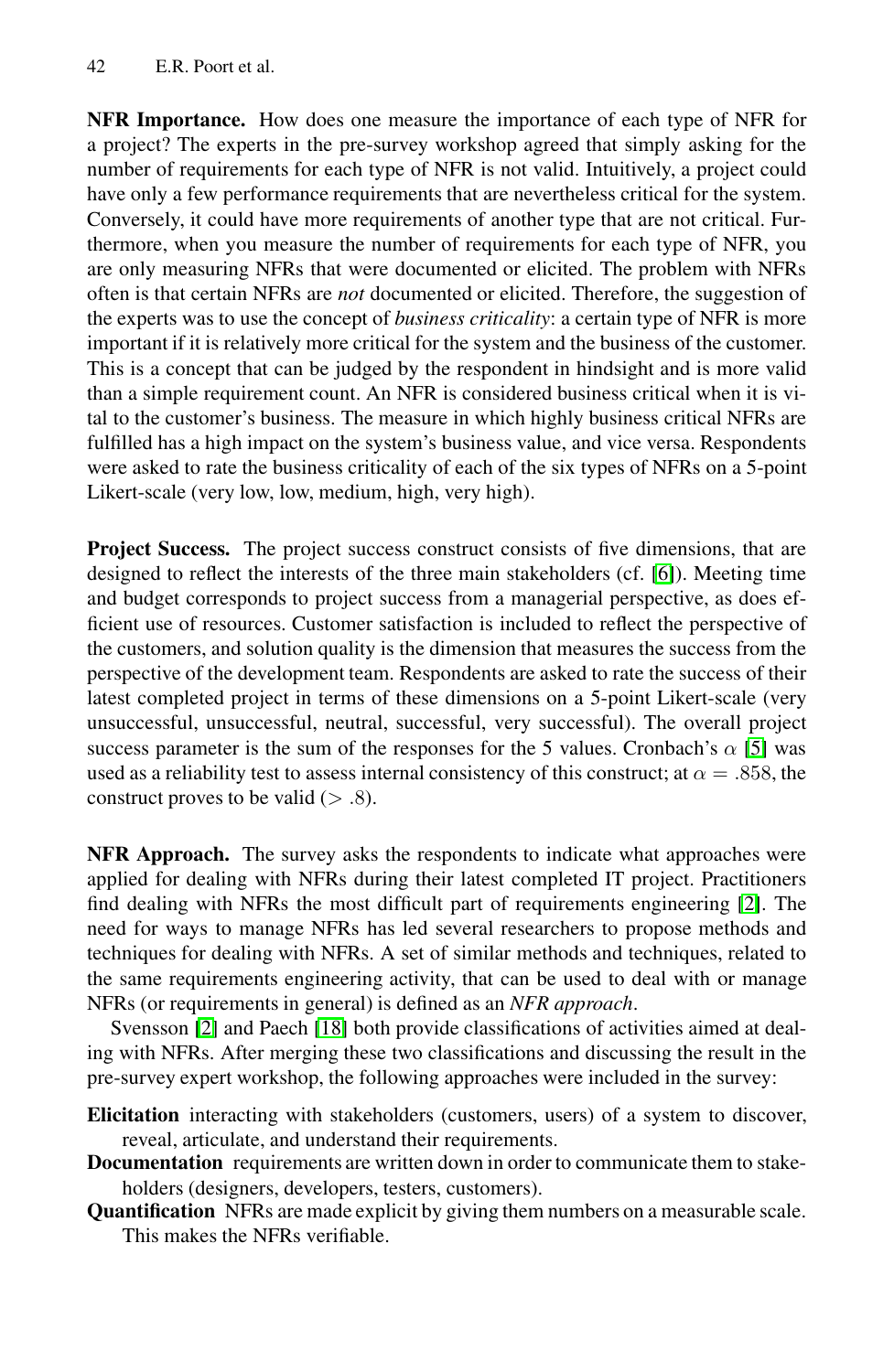**Prioritization** assigning priorities among the different NFRs on the basis of their relative importance.

**Conflict analysis** identifying the interdependencies and conflicts among the NFRs.

**Verification** verifying that a syste[m](#page-13-6) [fulfi](#page-14-4)lls requirements, e.g. by prototyping, simulation, analysis, testing or other means.

For a full operationalization of the NFR Approach construct, we not only need a classification of sub-types, but also a way to measure their usage in the projects. The simplest way to determine which of the approaches were applied would be to ask respondents using a yes/no format. However, this is not sufficient. We want to be able to distinguish between situations where the approaches were used early on in the project ("on time") and late in the project ("after the fact"). Several studies [9,20] have pointed out that the relative costs of correcting (requirements) errors increases during the development life cycle. In line with these findings, one may expect that applying an approach later in the development life cycle is less effective; in other words, the earlier an approach for dealing with NFRs is applied, the stronger its positive impact on project success is expected to be. Therefore, respondents are asked to indicate *when* the approaches were applied during the development life cycle for each type of NFR on a 6-point Likert-scale. The Likert-scale represents five phases of a generic systems development life cycle (requirements phase, design phase, realization phase, testing phase, deployment phase) and a later/never option.

# **3 Analysis**

In this section, we present the most interesting results of the quantitative analysis of the survey responses. The outcome of this quantitative analysis was discussed by a postsurvey workshop with architecture experts in the ABC company. The results of this post-survey workshop will be presented in the Discussion section of this paper.

In Fig. 3, an overview is given of how the software architects rated the business criticalities of the NFRs.

Availability and (to a slightly lesser degree) usability are generally considered highly business critical, while modifiability and testability score relatively low. Performance and security are somewhere in the middle.

Overall, the types of NFRs are almost never unimportant: very few respondents rated the business criticality of any type of NFR as very low or low. This suggests that each type of NFR has at least some basic level of business criticality in every project. Therefore, each project involves dealing with every type of NFR at least to some degree.

Figure 4 shows how many of the 39 architects applied each of the approaches, differentiated per NFR. Again, modifiability scores low: almost all approaches are applied less for modification than for other NFRs, especially quantification and verification.

## **3.1 Non-Functional Requirements and Project Success**

Based on the theory described earlier, the expectation is that the business criticality of NFRs is negatively correlated with IT project success, but that this effect may be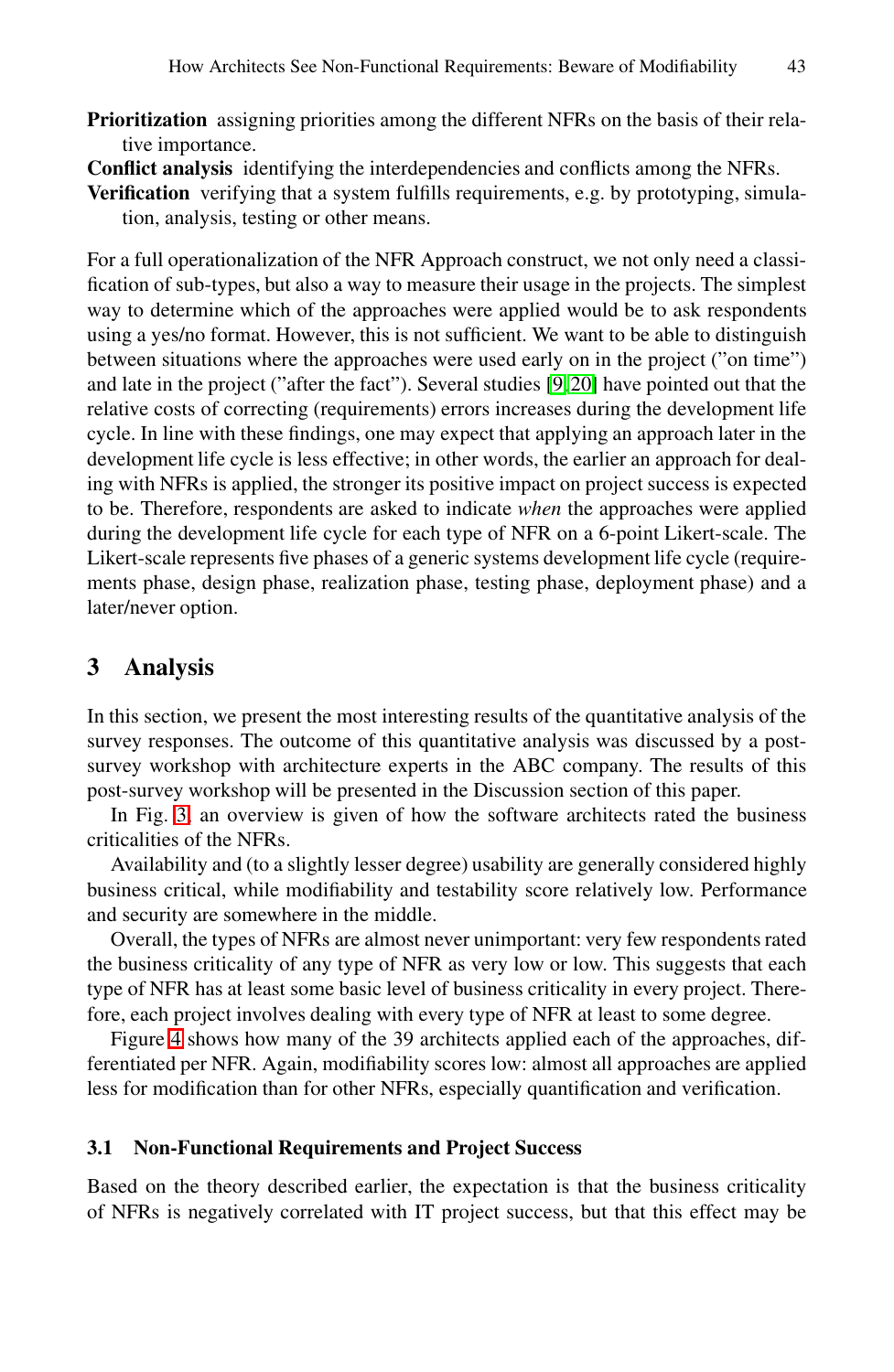

**Fig. 3.** Perceived business criticality of NFRs

|                   | availability |     | performance modifiability | security | usability | testability | Total |
|-------------------|--------------|-----|---------------------------|----------|-----------|-------------|-------|
| elicitation       | 37           | 37  | 32                        | 37       | 35        | 34          | 212   |
| documentation     | 32           | 30  | 25                        | 32       | 25        | 26          | 170   |
| quantification    | 32           | 29  | 16                        | 30       | 20        | 21          | 148   |
| prioritization    | 26           | 27  | 18                        | 24       | 19        | 17          | 131   |
| conflict analysis | 22           | 24  | 15                        | 20       | 18        | 16          | 115   |
| verification      | 29           | 33  | 18                        | 33       | 28        | 30          | 171   |
| <b>TOTAL</b>      | 178          | 180 | 124                       | 176      | 145       | 144         |       |

**Fig. 4.** Application of approaches per NFR

dampened by the architect's awareness bias. For each NFR category, this hypothesis is tested using Kendall's  $\tau$  (one-tailed) and the level of statistical significance is .05 ( $\alpha$  = .05). Th[e v](#page-8-0)alue of Kendall's  $\tau$  ranges between -1 (perfect negative correlation) and +1 (perfect positive correlation).

A summary of the results is presented in Table 1. Statistic[all](#page-8-1)y, we should ignore correlation coefficients where the significance  $Sig. > .05$ , which are indicated by "ns" (not significant) in the table. Only Modifiability shows a significant correlation between its perceived business criticality and project success. In other words, *projects where modifiability is highly business critical tend to be less successful than projects where modifiability is less important.*

Further analysis in Table 2 shows that this correlation can be attributed largely to one project success factor: customer satisfaction. This result is visualized in Fig. 5. The figure shows a remarkably consistent level of customer satisfaction for all projects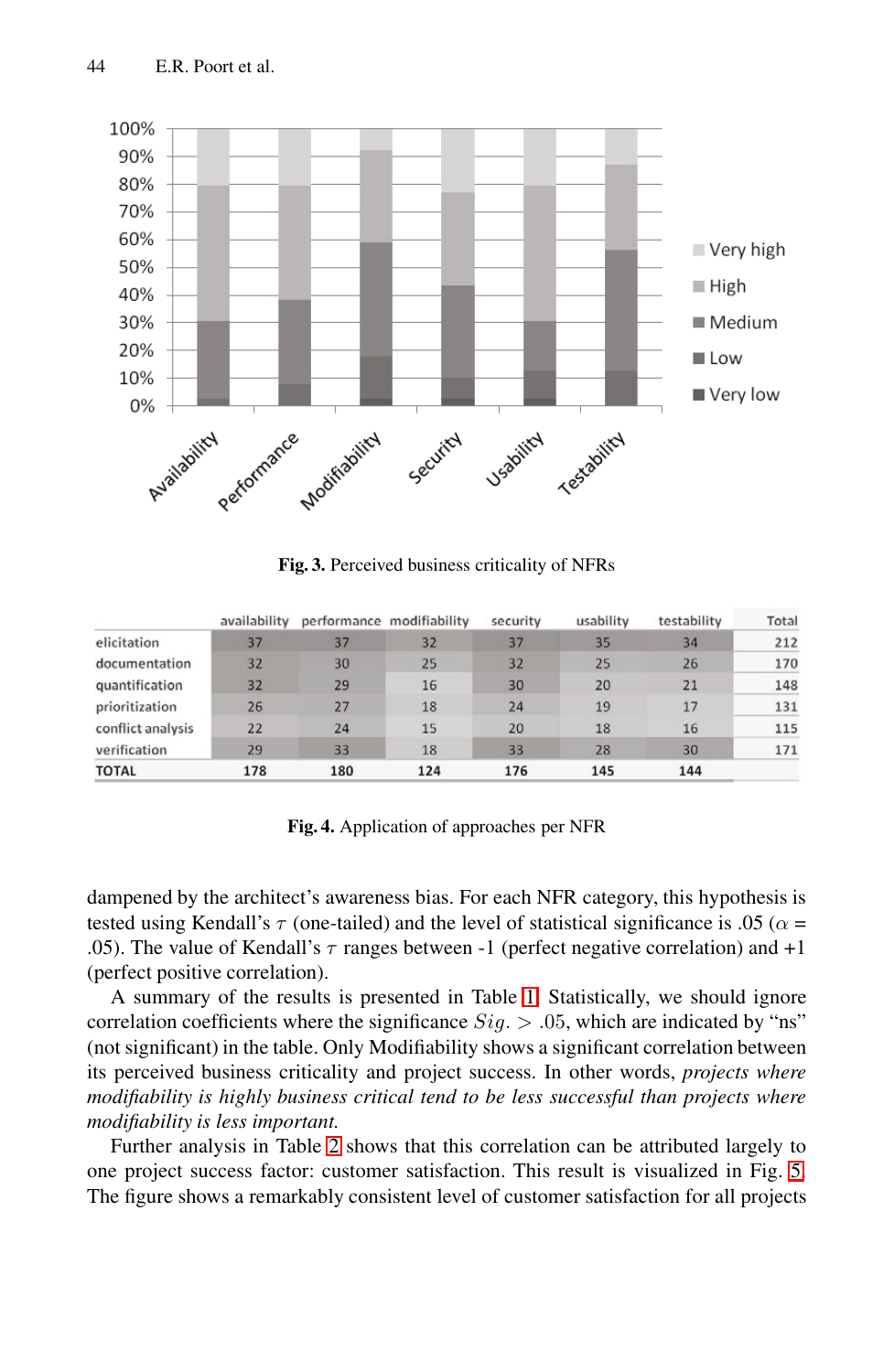|               |         | Type of NFR Kendall's $\tau$ Sig. (1-tailed) |
|---------------|---------|----------------------------------------------|
| Availability  | .086    | ns                                           |
| Performance   | $-.181$ | ns                                           |
| Modifiability | $-.257$ | .023                                         |
| Security      | .078    | ns                                           |
| Usability     | $-.102$ | ns                                           |
| Testability   | .095    | ns                                           |

<span id="page-8-0"></span>**Table 1.** NFRs, correlation coefficient with IT project success

**Table 2.** IT project success factors, correlation with perceived business criticality of modifiability

| <b>Success Factor</b>      |         | Kendall's $\tau$ Sig. (1-tailed) |
|----------------------------|---------|----------------------------------|
| Time                       | $-.212$ | ns                               |
| <b>Budget</b>              | $-219$  | ns                               |
| Efficient use of resources | $-.207$ | ns                               |
| Customer satisfaction      | $-.324$ |                                  |
| Solution quality           | $-.233$ |                                  |

where the architect judged business criticality of modifiability to be low or very low. As business criticality of modifiability grows, customer satisfaction ratings are spread over a wider range, and decrease on average.

## **3.2 Approaches and Project Success**

The six requirements engineering approaches we consolidated from literature are expected to have a positive co[rre](#page-9-0)lation with IT project success. For each identified approach, respondents had to indicate if it was applied and when it was applied during their latest completed project. The earlier the application of an approach in the systems development life cycle the higher the score, measured on a 6-point Likert-scale where each rating represents a project phase (requirements phase, design phase, realization phase, testing phase, deployment phase, later/never). The rationale behind this argument was described earlier. Statistical techniques are used to test the hypotheses and the results are presented in this section.

<span id="page-8-1"></span>A summary of the results is presented in Table 3.

As seen from the table, only applying verification is positively correlated with IT project success.

| Count        |                   | Criticality modifiability |     |        |      |                |
|--------------|-------------------|---------------------------|-----|--------|------|----------------|
|              |                   | Very Low                  | Low | Medium | High | Very high      |
| Customer     | Very Successful   |                           |     |        |      |                |
| satisfaction | Successful        |                           |     |        |      |                |
|              | Neutral           |                           |     |        |      |                |
|              | Unsuccessful      |                           |     |        |      |                |
|              | Very Unsuccessful |                           |     |        |      | $\overline{2}$ |

**Fig. 5.** Cross-table of business criticality of modifiability and customer satisfaction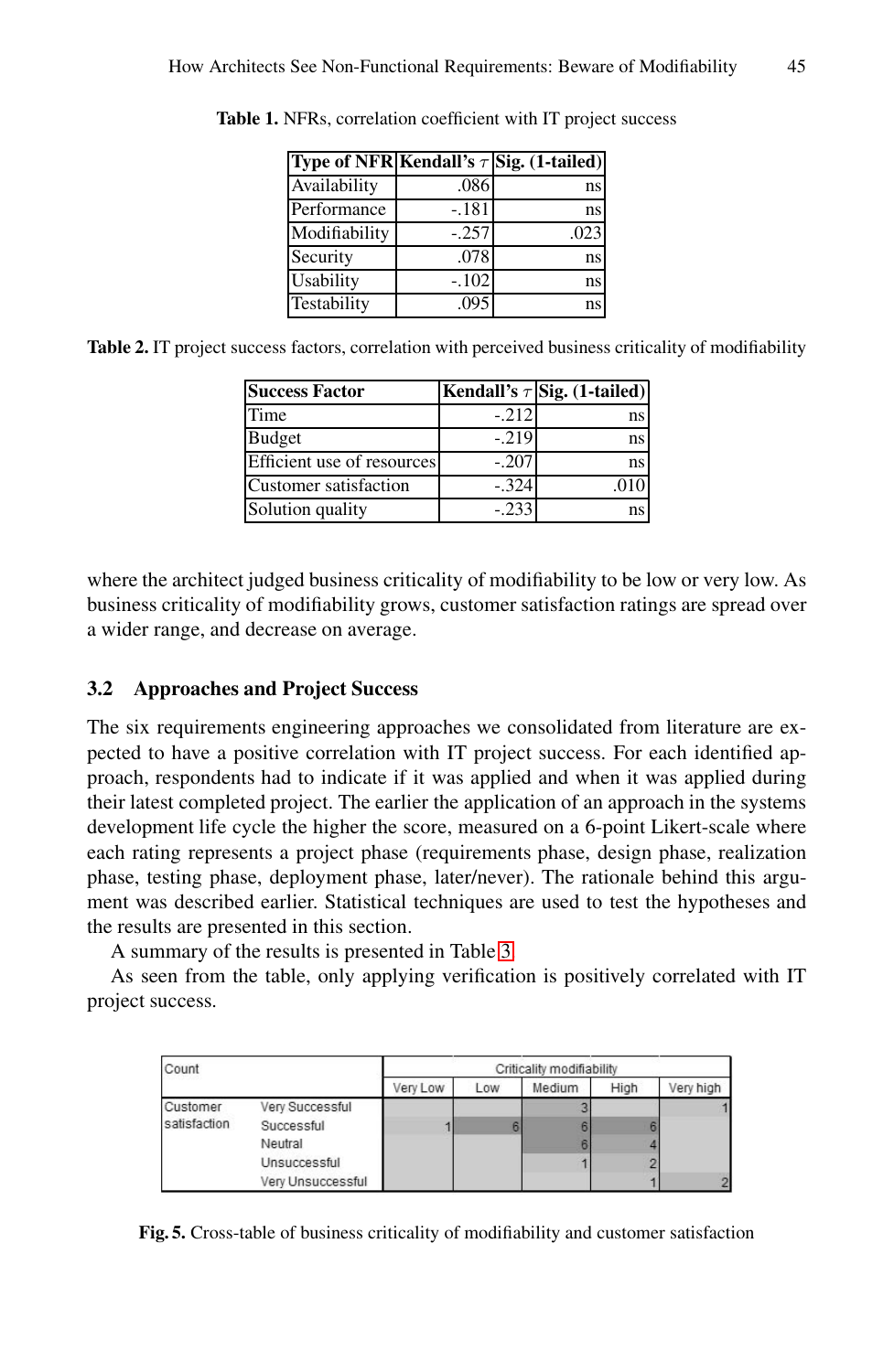| <b>NFR Approach Kendall's <math>\tau</math></b> Sig. (1-tailed) |         |    |
|-----------------------------------------------------------------|---------|----|
| Elicitation                                                     | .054    | ns |
| Documentation                                                   | .065    | ns |
| Ouantification                                                  | .024    | ns |
| Prioritization                                                  | .057    | ns |
| Conflict analysis                                               | $-.128$ | ns |
| Verification                                                    | .256    |    |

<span id="page-9-0"></span>**Table 3.** NFR Approaches and their correlation coefficient with IT project success



**Fig. 6.** Boxplot of the correlation between the application of verification and project success

The correlation between verification and project success is visualized in Fig. 6. The horizontal axis in this figure represents a score based on when verification was applied, accumulated for all NFRs listed in 2.1: the higher the score, the earlier in the project verification was applied. There is a significant positive relationship between applying verification and IT project success,  $\tau = .256$ , *p* (one-tailed) < .05. In other words, we find that *projects where NFRs are verified in an early stage tend to be more successful than projects where NFRs are not verified or only at a later stage in the project.*

# **4 Discussion and Related Work**

In this section, we further discuss the results found above, and share the key contributions from the post-survey analysis expert workshop. We will also discuss threats to validity, and relate our work to additional material found in literature.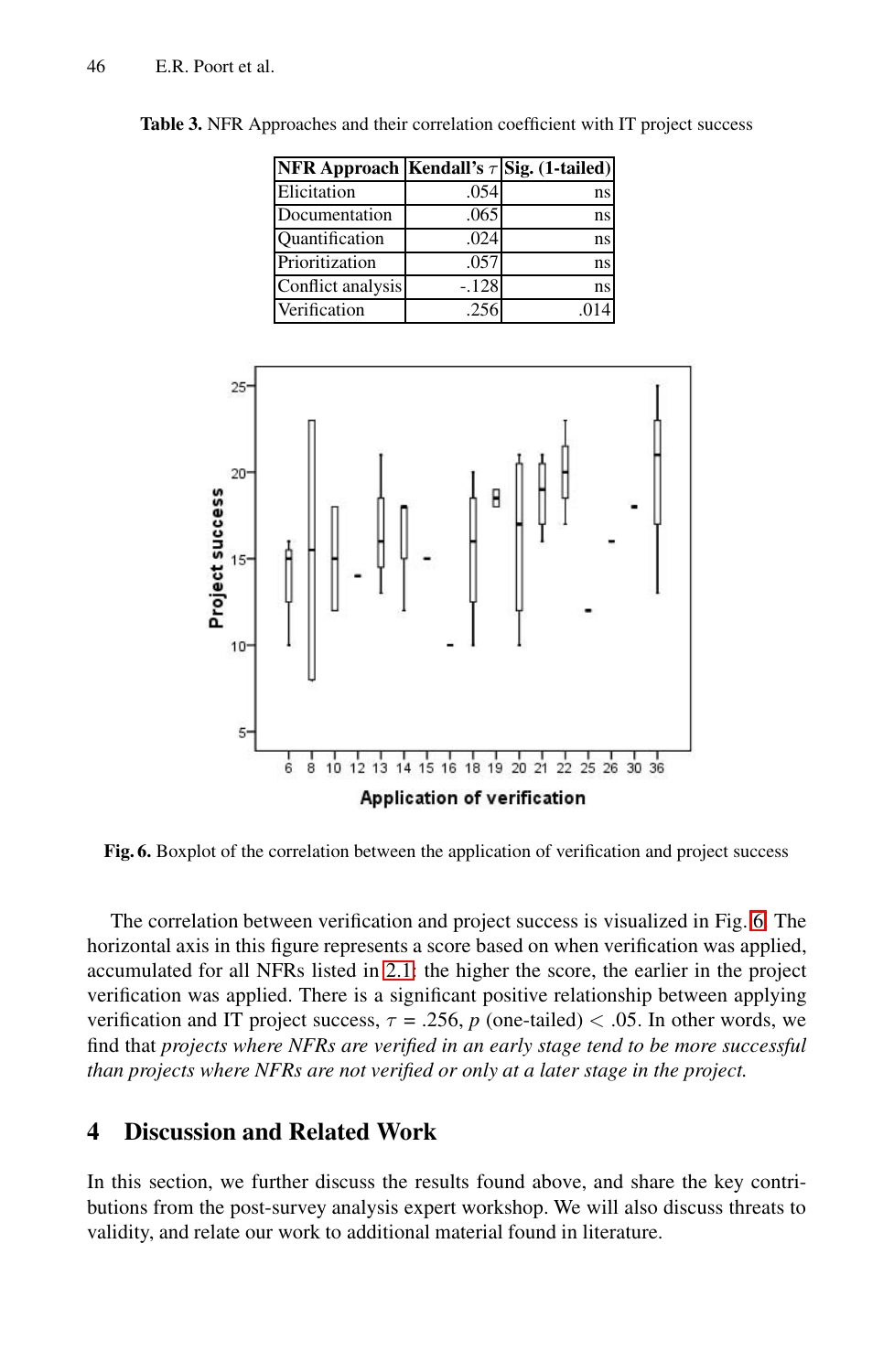## <span id="page-10-0"></span>**4.1 Availability Most Business Critical**

In the perception of architects, on average the business criticality of availability is highest. Earlier studies found similar results. For instance, in [10] reliability was identified as the most important type of NFR in software platform development. Furthermore, in [13] reliability was ranked as the most important NFR and availability was ranked as the most important sub-characteristic for intranet applications. These studies used the six quality characteristics from the ISO/IEC 9126 standard as types of NFRs, where availability is a sub-characteristic of reliability. Furthermore, their definition of reliability is very similar to the definition of availability used in this research.

### **4.2 Non-Functional Requirements and Project Success**

The results show that the perceived business criticality of modifiability is negatively correlated with IT project success. In other words: on average, IT projects where modifiability is seen as relatively important are significantly less successful than IT projects where modifiability is considered to be relatively unimportant. This correlation is largely due to the level of customer satisfaction.

The following three possible explanations for this phenomenon were generated by the post-survey workshop with architecture experts:

- 1. A high demand for modifiability might be an indication that the **customer does not know what he wants**. This means that a customer that demands high modifiability, is a customer that is more likely to change his requirements later on. A development team is trying to hit a moving target in such a situation. This explanation is in line with the leading role of customer satisfaction in the correlation.
- 2. Modifiability **leads to complexity**. Known techniques to realize high modifiability (such as layering, late binding and parameterizing) quickly lead to increasing complexity, with an adverse effect on budget and timescale. If this were the case, projects where modifiability is highly business critical would be expected not only to be less successful, but also larger and more prone to budget and schedule overruns. Thus, one would expect significant correlations between modifiability and project size, time and budget success factors. None of these correlations were found; in fact, some of the respondents that indicated low criticality for modifiability were working in some of the larger projects compared to other respondents. Thus, the survey yie[lds](#page-14-5) [n](#page-14-5)o evidence supporting this theory.
- 3. Modifiability gets **too little attention**. This explanation appears to be confirmed by the relatively low scoring of modifiability in terms of perceived business criticality and application of techniques reported above. Expert workshop members experienced multiple reasons for "underappreciation" of modifiability:
	- **–** modifiability is harder to quantify or measure, less "mathematical" than other NFRs; even though there are well known modifiability related code analysis metrics like cyclomatic complexity [14], such metrics are seen as only indirectly related to the actual modifiability business goals, and easily "cheated"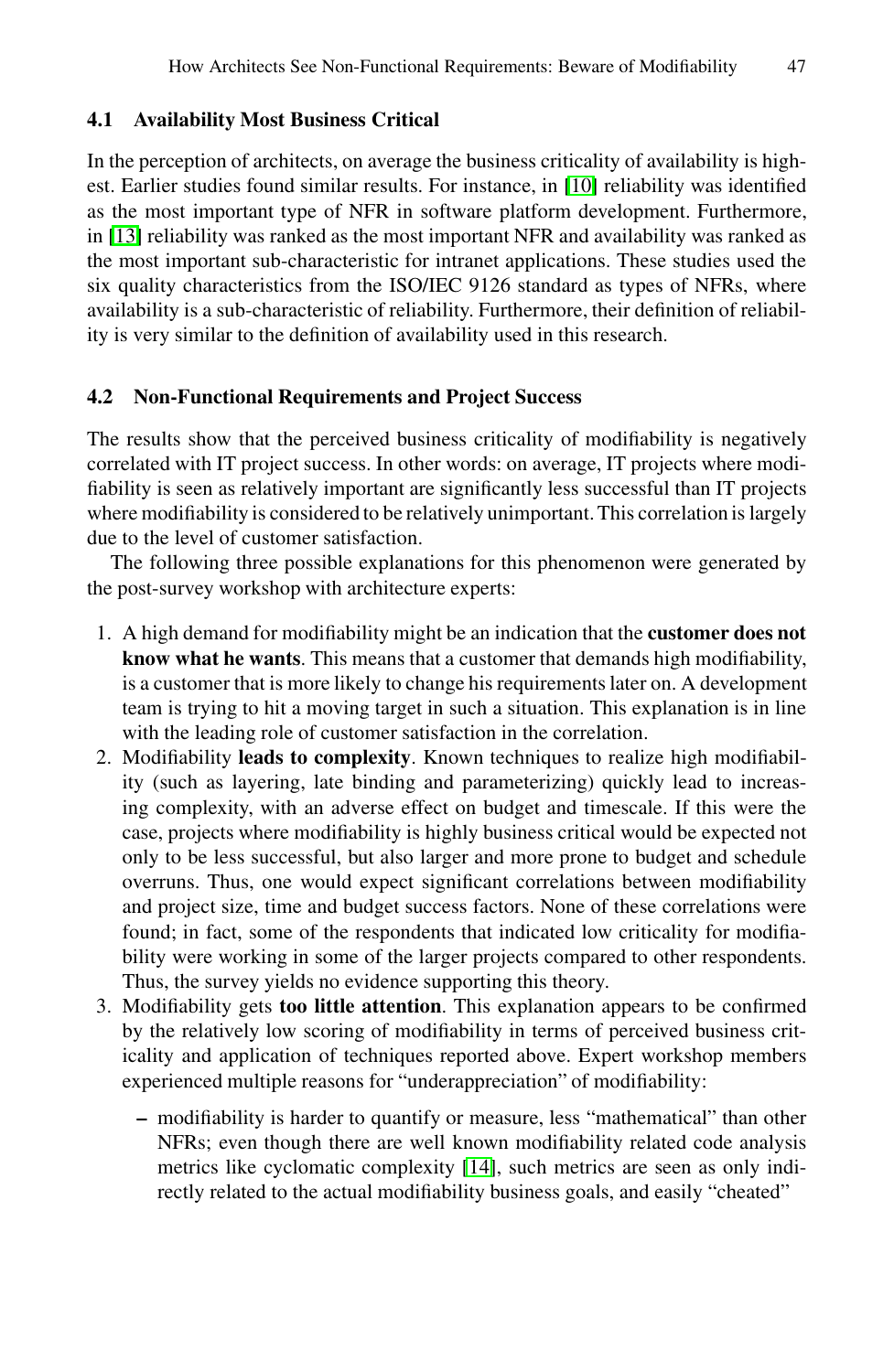**–** other NFRs have a more direct effect on the project's business stakeholders (end-users, managers), while modifiability is sometimes perceived to become important only after the project is over - a dangerous view in light of the research presented here

No correlation is found between the business criticality of the other types of NFRs (availability, performance, security, usability and testability) and IT project success. This can either mean that the negative impact of NFRs is too small to be measured in a population this size, or that the dampening effect discussed before is in play: architects can only respond that NFRs are highly business critical if they are *aware* of this business criticality at the time of the survey. If an architect is aware of an NFR's business criticality at the time of creating the architecture, this awareness normally leads to addressing of the NFR in the architecture, thus reducing the risk to project success. The expert workshop produced anecdotal evidence confirming the second theory. For example, the ABC company has a project unit that is specialized in highly reliable system construction. Projects where availability is highly business critical get assigned to this unit. This leads to economies of learning and thus more successful projects.

All this leads to the following conclusion regarding the link between NFRs and project success:

*As long as the architect is aware of the business criticality of NFRs, they do not adversely affect project success, with one exception: highly business critical modifiability tends to be detrimental to project success, even when the architect is aware of it.*

# **4.3 Approaches and Project Success**

The application of verification is positively correlated with IT project success. More specifically: IT projects that apply verification early in the development life cycle are significantly more successful than IT projects that apply verification late in the development life cycle. Verification was defined earlier as: verifying that a system fulfills NFRs, e.g. by prototyping, simulation, analysis, testing or other means. Although it is quite trivial that verification techniques reduce errors, there are apparently obstacles that prevent early verification of NFRs. This result indicates that practitioners should spend effort to overcome those obstacles.

It is surprising that none of the other approaches were found to have a significant effect on project success. After all, to be able to apply verification, shouldn't one at least have elicited and quantified the NFRs first? When evaluating the operationalization of the questions, some limitations come to mind. First, it might be more meaningful to measure *how* a certain approach was applied instead of measuring *when* it was applied. In the current situation, IT projects that very carefully elicited NFRs with multiple stakeholders using a formal method are not necessarily discriminated from IT projects where elicitation is informally applied in an ad-hoc fashion by a single stakeholder; moreover, the approaches are not really orthogonal with respect to the development phases. Second, the 6-point Likert-scale used is based on a general waterfall systems development life cycle and does not map very well unto iterative development methodologies. During the validation session, the experts judged that they were sufficiently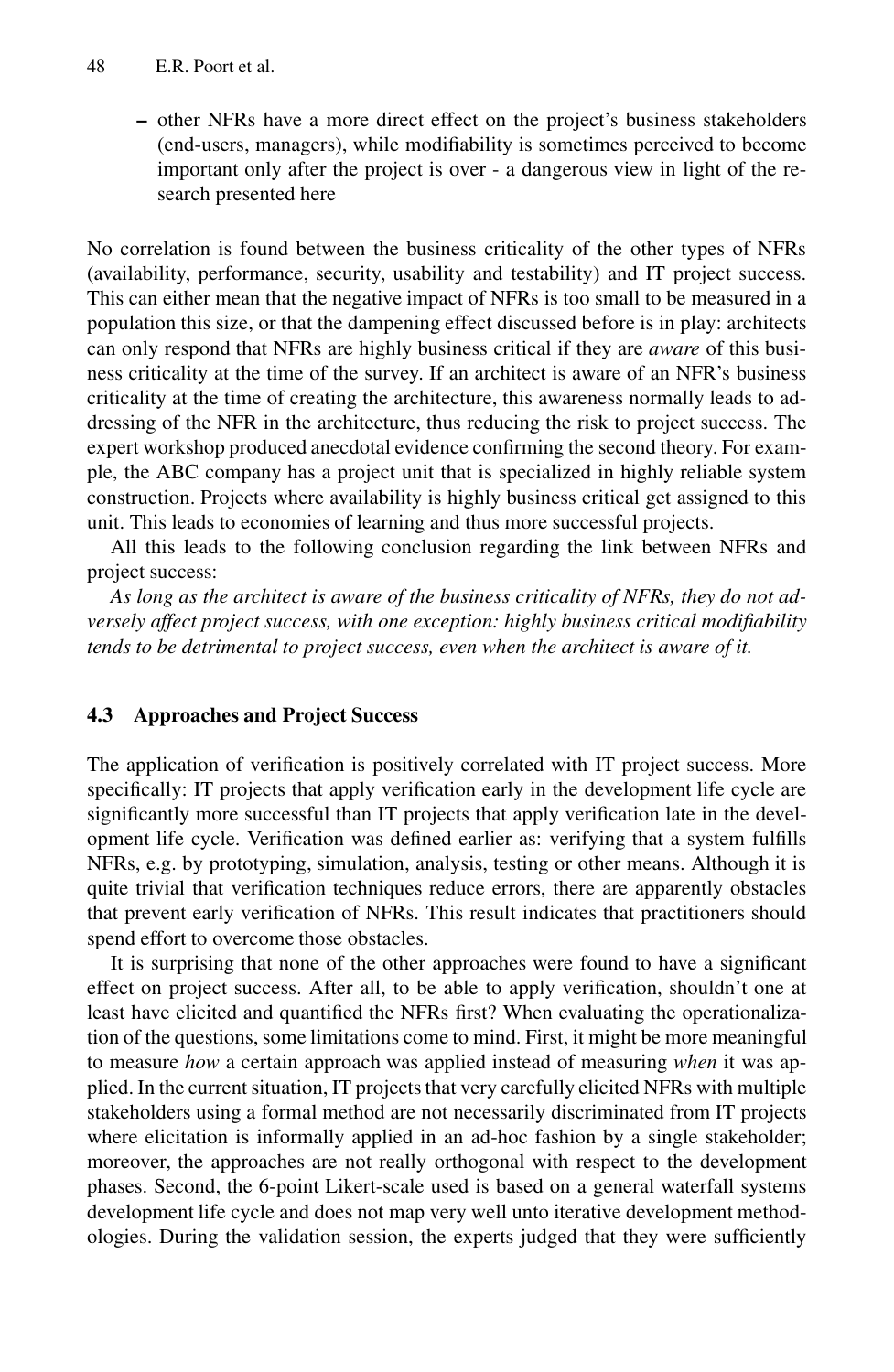aligned with the majority of the projects carried out by ABC. However, at least one respondent had trouble answering the questions about the application of the approaches, because his projects always use iterative development. These limitations mean we have to be careful interpreting this result, beyond that it is good to have some statistical evidence that early NFR verification is correlated with successful projects in at least one company.

## **4.4 Threats to Validity and Opportunities for Further Research**

A few important limitations of this survey have to do with generalizability. First, the context of the research is architecture, since it has such a strong link with dealing with NFRs. This was a conscious choice, but it does mean that all results are subject to the perception of the projects' architects. It would be interesting to also investigate the impact of NFRs from other perspectives and compare the results. In particular, a study that would be able to distinguish between NFRs' business criticality and the architect's awareness of that criticality might shed more light on the material.

Second, the data was collected using respondents from a single organization. A crossorganizational approach would have been preferred, but this was not feasible due to practical limitations. Strictly speaking, the results are valid only in the context of this single organization. However, the IT services company where this research was carried out has many similarities with other similar companies. Moreover, from other surveys we know that over half of the ACoP architects fulfil their roles on-site in customer organizations; so the results represent a mix of experiences in ABC and its customer base in the government, utilities, financial and other industrial sectors. Nevertheless, some results could be specific to the ABC company, and cannot be generalized without further research.

The measurement of the applied approaches was already mentioned as a limitation of this study. This could be a reason why n[o sig](#page-5-0)nificant relationships were found between applying the approaches and IT project success except for verification. A study that focuses on measuring maturity of the applied approaches might be better capable to differentiate successful IT projects from unsuccessful ones. Another recommendation for future research would be to use a different kind of measurement for project success, e.g. including the actual customer and his evaluation of a project's success.

Other suggested extensions to future versions of this research are:

- **–** extend the definition o[f](#page-10-0) [bus](#page-10-0)iness criticality (see Section 2.1) to the company developing the software, rather than only its customers, which might yield a more balanced view on e.g. testability
- **–** include *Designing for NFRs* in the list of approaches; this key activity of architects is left implicit in this survey, but making it explicit may yield additional interesting results
- **–** ask the architects *when* they became aware of the business criticality of NFRs, to validate the conclusion at the end of Section 4.2.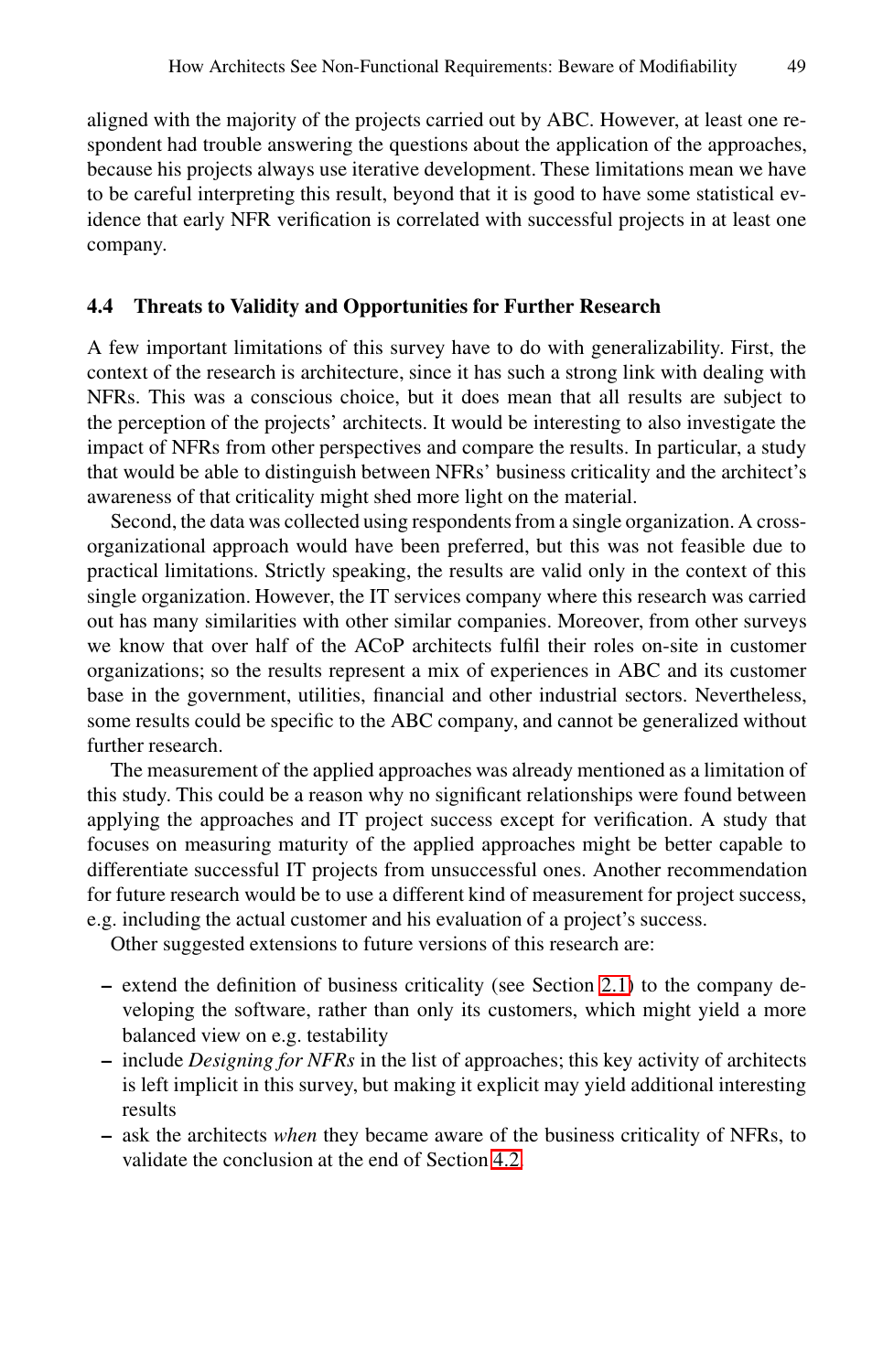# **5 Conclusions**

We set out on this survey with the goal to investigate the awareness and handling of non-functional requirements among architects, and their effect on IT project success.

The first part focused on trying to identify if certain types of NFRs have a relationship with IT project success. In other words, are there under-performing IT projects based on the types of NFRs they deal with? A significant negative relationship between the business criticality of modifiability and IT project success was found. Therefore, it can be concluded that IT projects where modifiability is relatively business critical perform significantly worse on average. Even though this result might be local to the ABC company, it provides a warning to all practitioners dealing with IT projects with a strong focus on modifiability. Aspects like quantification, verification and managing customer expectations around modifiability might require additional attention, because it seems that customer satisfaction especially is significantly lower on average in this type of IT projects.

<span id="page-13-3"></span>The second part views the research question from another perspective: do approaches for dealing with NFRs have a positive influence on IT project success? From the results it can be concluded that the application of verification (starting as early as possible during the software development life cycle) has a positive influence on IT project success. In other words: IT projects that applied verification techniques relatively early in development were more successful on average, than IT projects that did not apply verification techniques (or applied it relatively late in development). As said earlier, practitioners should be aware that the long term benefits of verification outweigh the short term extra costs.

# <span id="page-13-2"></span><span id="page-13-0"></span>**References**

- <span id="page-13-5"></span><span id="page-13-4"></span>1. Bass, L., Clements, P., Kazman, R.: Software Architecture in Practice, 2nd edn. Addison Wesley (2003)
- <span id="page-13-1"></span>2. Berntsson Svensson, R.: Managing Quality Requirements in Software Product Development. PhD thesis, Department of Computer Science, Lund University (2009)
- 3. Centraal Bureau voor de Statistiek. Nationale rekeningen 2006 (2007)
- 4. Chung, L., Nixon, B., Yu, E.S., Mylopoulos, J.: Non-Functional Requirements in Software Engineering. Kluwer Academic (1999)
- <span id="page-13-6"></span>5. Cronbach, L.J.: Coefficient alpha and the internal structure of tests. Psychometrika 16(3), 297–334 (1951)
- 6. Dvir, D., Raz, T., Shenhar, A.J.: An empirical analysis of the relationship between project planning and project success. International Journal of Project Management 21, 89–95 (2003)
- 7. Fairbanks, G.: Just Enough Architecture: The Risk-Driven Model. Crosstalk (November/December 2010)
- 8. Glinz, M.: On non-functional requirements. In: 15th IEEE International Requirements Engineering Conference RE 2007, pp. 21–26. IEEE (2007)
- 9. Grady, R.B.: An economic release decision model: Insights into software project management. In: Proceedings of the Applications of Software Measurement Conference, Orange Park, Software Quality Engineering, pp. 227–239 (1999)